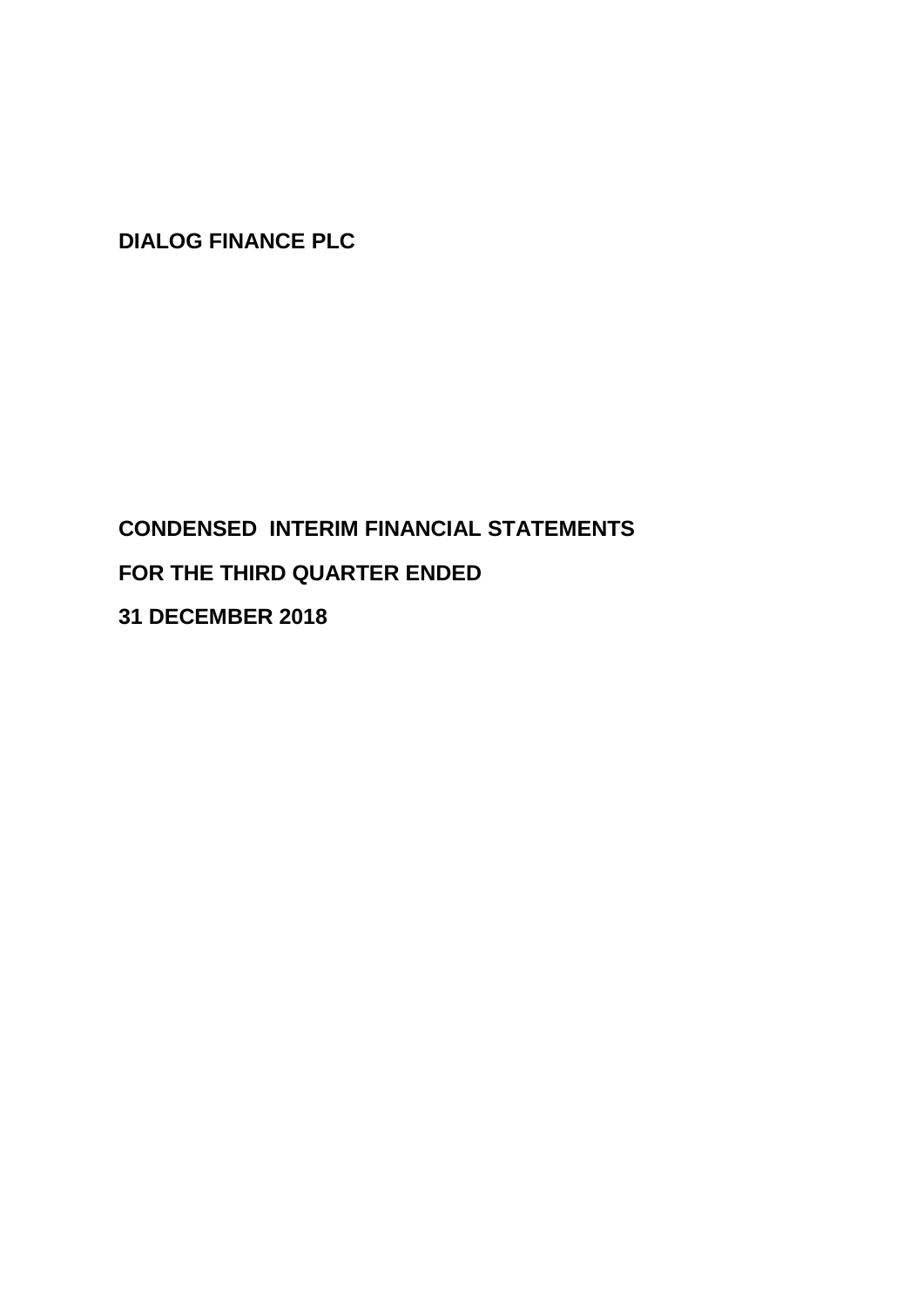### **Statements of financial position**

### **(all amounts in Sri Lanka Rupees thousands)**

|                                                       | 31 Dec 2018<br>(Unaudited) | 31 Mar 2018<br>(Audited) |
|-------------------------------------------------------|----------------------------|--------------------------|
| <b>ASSETS</b>                                         |                            |                          |
| Cash and cash equivalents                             | 137,126                    | 33,074                   |
| Placements with financial institutions                | 350,000                    | 207,706                  |
| Securities purchased under repurchase agreements      | 14,703                     | 26,609                   |
| Financial assets at fair value through profit or loss | 1,024                      | 1,568                    |
| Loans and receivables - Leases                        | 119,659                    | 224,446                  |
| Loans and receivables - Hire purchase                 | 5,111                      | 15,209                   |
| Loans and receivables - Other                         | 939,115                    | 611,282                  |
| Financial investments - Available-for-sale            | 346                        | 346                      |
| Financial investments - Held to maturity              | 66,333                     | 60,468                   |
| Amount due from related parties                       | 73,766                     |                          |
| Other assets                                          | 67,343                     | 26,427                   |
| Intangible assets                                     | 66,857                     | 6,336                    |
| Property, plant and equipment                         | 55,313                     | 27,677                   |
| Deferred tax assets                                   | 19,455                     | 19,455                   |
| <b>Total assets</b>                                   | 1,916,151                  | 1,260,603                |
| <b>LIABILITIES</b>                                    |                            |                          |
| Amount due to customers                               | 468,602                    | 536,422                  |
| Amount due to related parties                         | 453,084                    | 294,143                  |
| Retirement benefit obligations                        | 7,767                      | 6,797                    |
| Other payables                                        | 45,897                     | 13,224                   |
| <b>Total liabilities</b>                              | 975,350                    | 850,586                  |
| <b>EQUITY</b>                                         |                            |                          |
| Stated capital                                        | 907,813                    | 309,889                  |
| Statutory reserve fund                                | 11,361                     | 11,361                   |
| Other reserves                                        | 60,000                     | 60,000                   |
| Retained earnings                                     | (38, 373)                  | 28,767                   |
| <b>Total equity</b>                                   | 940,801                    | 410,017                  |
| <b>Total equity and liabilities</b>                   | 1,916,151                  | 1,260,603                |
| Net assets per share (Rs.)                            | 13.02                      | 8.81                     |

The notes on pages 5 to 10 form an integral part of these financial statements.

#### **CERTIFICATION**

We certify that the above Interim Financial Statements are in compliance with the requirements of the Companies Act No: 7 of 2007 and give true and fair view of the state of affairs of Dialog Finance PLC as at 31 December 2018 and its loss for the period then ended 31 December 2018.

**Manager – Finance (Sgd) Director/Chief Executive Officer (Sgd)**

………………………………....... ……………………………….......

The Board of Directors is responsible for the preparation and presentation of these financial statements. Signed for and on behalf of the Board of Directors by,

**Director (Sgd) Director (Sgd)**

**………………………… …………………………**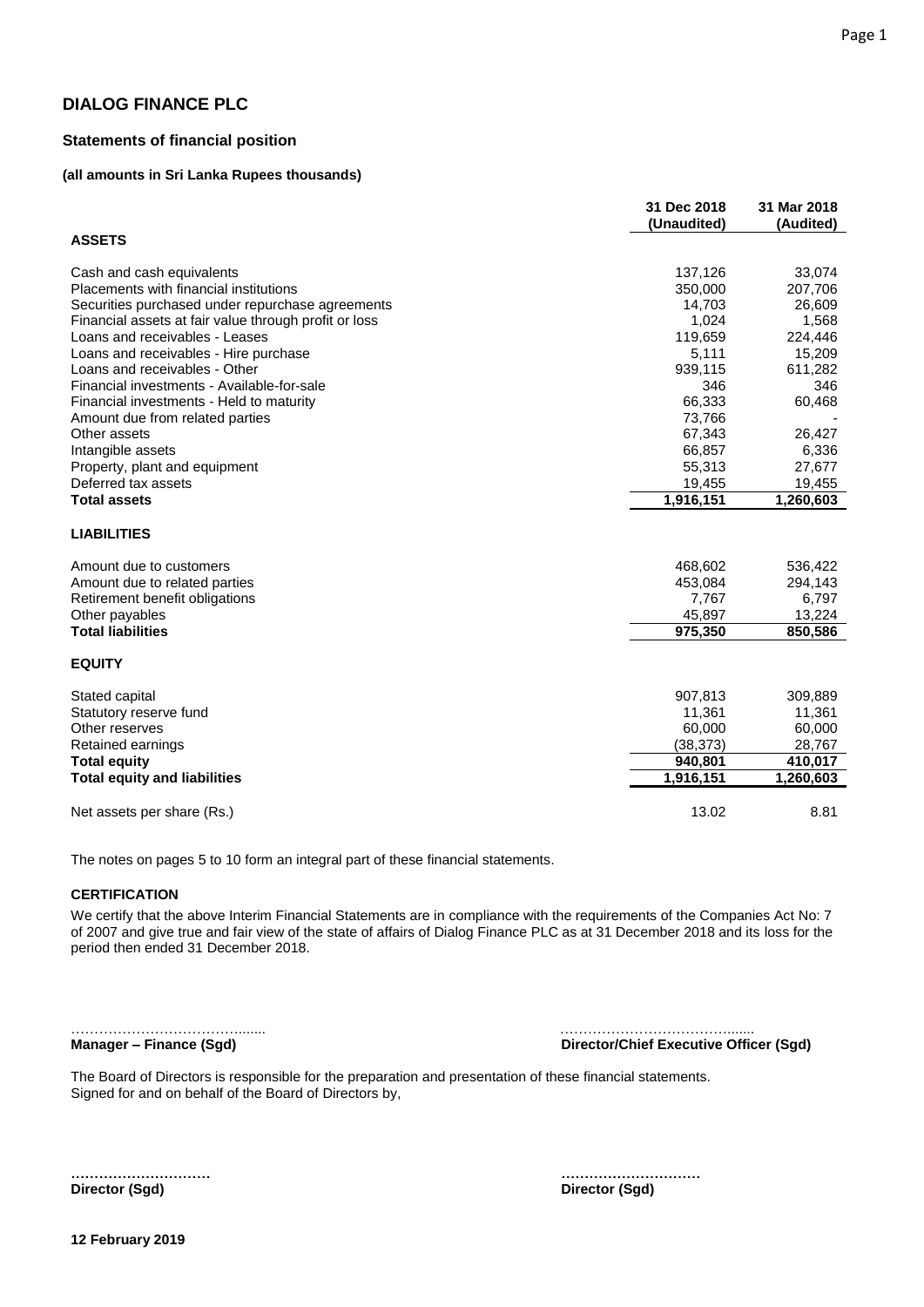# **Statements of comprehensive income**

# **(all amounts in Sri Lanka Rupees thousands)**

|                                                                                                                     | Nine months ended 31 Dec |                       |                | <b>Quarter ended 31 Dec</b> |                     |                 |  |
|---------------------------------------------------------------------------------------------------------------------|--------------------------|-----------------------|----------------|-----------------------------|---------------------|-----------------|--|
|                                                                                                                     | 2018<br>(Unaudited)      | 2017<br>(Unaudited)   | Change<br>%    | 2018<br>(Unaudited)         | 2017<br>(Unaudited) | Change<br>%     |  |
| Interest income<br>Interest expense<br>Net interest income                                                          | 177,513<br>(64, 460)     | 153,738<br>(71, 959)  | 15<br>(10)     | 67,998<br>(21, 663)         | 50,419<br>(23, 368) | 35<br>(7)<br>71 |  |
| Fee and commission income                                                                                           | 113,053<br>71,712        | 81,779<br>1,465       | 38<br>4,795    | 46,335<br>13,537            | 27,051<br>263       | 5,047           |  |
| Fee and commission expenses<br>Net fee and commission income                                                        | 71,712                   | (25)<br>1,440         | (100)<br>4,880 | 13,537                      | 263                 | 5,047           |  |
| Net (loss) / gain from financial instruments<br>at fair value through profit or loss                                | (545)                    | 419                   | (230)          | (16)                        | (90)                | (82)            |  |
| Other operating income                                                                                              | 5,535                    | 6,021                 | (8)            | 2,341                       | 2,054               | 14              |  |
| <b>Total operating income</b>                                                                                       | 189,755                  | 89,659                | 112            | 62,197                      | 29,278              | 112             |  |
| Impairment expenses for loans and<br>advances and other losses                                                      | (100,129)                | (4,797)               | 1,987          | (25, 655)                   | (3,750)             | 584             |  |
| <b>Net operating income</b>                                                                                         | 89,626                   | 84,862                | 6              | 36,542                      | 25,528              | 43              |  |
| <b>Operating expenses</b><br>Personnel expenses<br>Depreciation and amortization of property<br>plant and equipment | (92,055)<br>(5,728)      | (37, 425)<br>(4, 197) | 146<br>36      | (32, 531)<br>(3, 198)       | (12,070)<br>(1,348) | 170<br>137      |  |
| General and administrative expenses                                                                                 | (56, 968)                | (28, 919)             | 97             | (30, 754)                   | (10,061)            | 206             |  |
| Operating (loss) / profit before VAT & NBT<br>on financial services, debt repayment<br>levy and income tax          | (65, 125)                | 14,321                | (555)          | (29, 941)                   | 2,049               | (1, 561)        |  |
| Value added tax (VAT) & NBT on financial<br>services, debt repayment levy                                           | (1,600)                  | (7,076)               | (77)           | (1,600)                     | (2, 359)            | (32)            |  |
| (Loss) / profit before tax for the period                                                                           | (66, 725)                | 7,245                 | (1,021)        | (31, 541)                   | (310)               | 10,075          |  |
| Income tax expense                                                                                                  | (415)                    | (5, 462)              | (92)           | (415)                       | (2, 201)            | (81)            |  |
| (Loss) / profit for the period                                                                                      | (67, 140)                | 1,783                 | (3,866)        | (31, 956)                   | (2,511)             | (1, 173)        |  |
| Other comprehensive income                                                                                          |                          |                       |                |                             |                     |                 |  |
| Total comprehensive (loss) / income<br>for the period                                                               | (67, 140)                | 1,783                 | (3,866)        | (31, 956)                   | (2,511)             | (1, 173)        |  |
| (Loss) / earnings per share (annualised)                                                                            | (1.24)                   | 0.05                  |                | (1.77)                      | (0.22)              |                 |  |

The notes on pages 5 to10 form an integral part of these financial statements.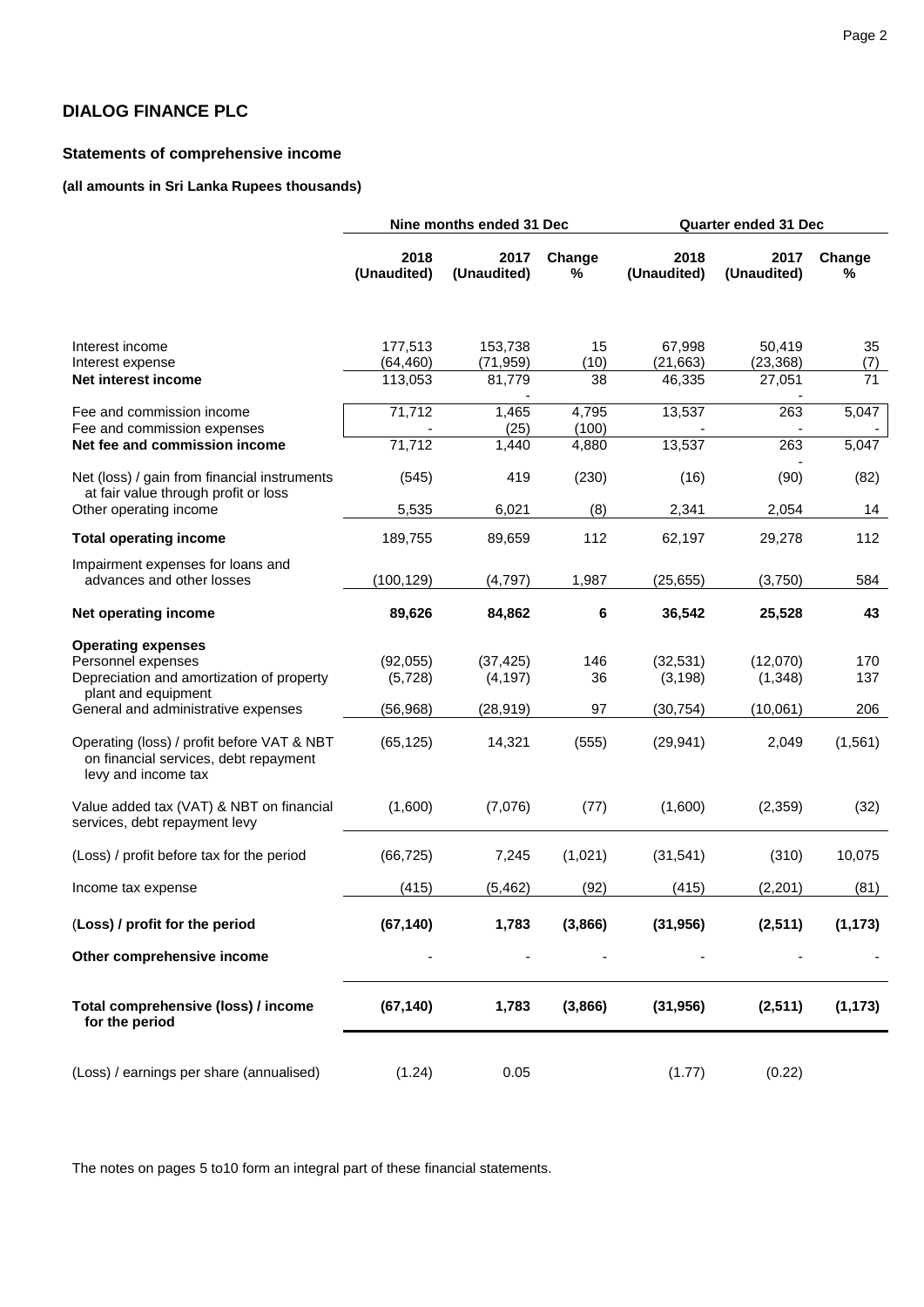# **Statement of changes in equity**

# **(all amounts in Sri Lanka Rupees thousands)**

|                                |                          |                             | <b>Statutory</b> |                          |              |
|--------------------------------|--------------------------|-----------------------------|------------------|--------------------------|--------------|
|                                | <b>Stated</b><br>capital | <b>Retained</b><br>earnings | reserve<br>fund  | General<br>reserve       | <b>Total</b> |
| Balance at 1 April 2018        | 309,889                  | 28,767                      | 11,361           | 60,000                   | 410,017      |
| Rights issue during the period | 597,924                  |                             |                  | $\overline{\phantom{a}}$ | 597,924      |
| Profit/(loss) for the period   |                          | (67, 140)                   |                  | ٠                        | (67, 140)    |
| Balance at 31 December 2018    | 907,813                  | (38, 373)                   | 11,361           | 60,000                   | 940,801      |
| Balance at 1 April 2017        | 309,889                  | 51.749                      | 11.361           | 60.000                   | 432,999      |
| Profit/(loss) for the period   |                          | 1,783                       |                  |                          | 1,783        |
| Balance at 31 December 2017    | 309.889                  | 53.532                      | 11,361           | 60.000                   | 434,782      |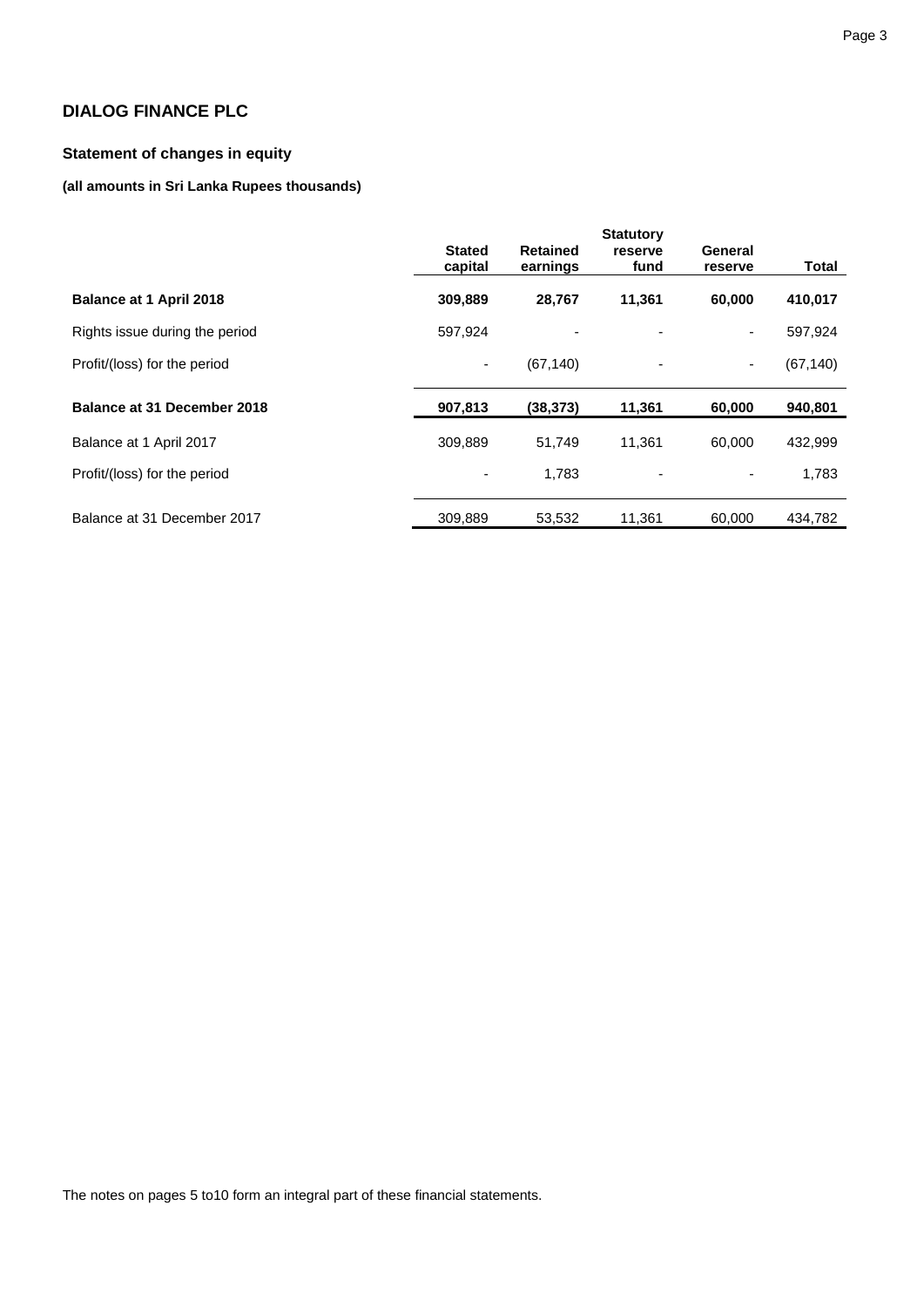# **Statements of cash flows**

# **(all amounts in Sri Lanka Rupees thousands)**

| For the nine months period ended                                                                                                                                                           | 31 Dec                                      |                                            |  |  |
|--------------------------------------------------------------------------------------------------------------------------------------------------------------------------------------------|---------------------------------------------|--------------------------------------------|--|--|
|                                                                                                                                                                                            | 2018<br>(Unaudited)                         | 2017<br>(Unaudited)                        |  |  |
| Cash flows from operating activities                                                                                                                                                       |                                             |                                            |  |  |
| (Loss)/profit before income tax<br>Adjustment for,                                                                                                                                         | (66, 725)                                   | 7,244                                      |  |  |
| Depreciation and amortization<br>Profit on assets held for sale                                                                                                                            | 5,728                                       | 4,197<br>(879)                             |  |  |
| Provision for retirement benefits obligation<br>Net loss / (gain) from financial instruments at fair value<br>through profit or loss                                                       | 970<br>545                                  | 815<br>(419)                               |  |  |
| Impairment on loans and advances                                                                                                                                                           | 100,129                                     | 4,797                                      |  |  |
| Operating profit before working capital changes                                                                                                                                            | 40,647                                      | 15,755                                     |  |  |
| (Increase) / decrease in loans and advances<br>Increase in other assets<br>Increase / (decrease) in deposits from customers<br>Increase / (decrease) in trade and other payables           | (313,077)<br>(114, 683)<br>91,121<br>32,258 | 147,547<br>(3,504)<br>(18, 210)<br>(1,799) |  |  |
| Cash (used in) / generated from operations                                                                                                                                                 | (263, 734)                                  | 139,789                                    |  |  |
| Payment of retirement gratuity<br>Income tax paid                                                                                                                                          |                                             |                                            |  |  |
| Net cash (used in) / generated from operating activities                                                                                                                                   | (263, 734)                                  | 139,789                                    |  |  |
| Cash flows from investing activities                                                                                                                                                       |                                             |                                            |  |  |
| Proceeds from sale of assets held for sale<br>Acquisition of property plant and equipment<br>Net Investment in treasury bills<br>Net cash flow from securities purchased under repurchased | (93, 885)<br>(5,865)<br>11,906              | 1,575<br>(734)<br>(16, 591)<br>17,446      |  |  |
| agreement<br>Net placements with financial institutions                                                                                                                                    | (142, 294)                                  | (130,000)                                  |  |  |
| Net cash used in investing activities                                                                                                                                                      | (230, 138)                                  | (128, 304)                                 |  |  |
| Cash flows from financing activities                                                                                                                                                       |                                             |                                            |  |  |
| Net cash received on right issue                                                                                                                                                           | 597,924                                     |                                            |  |  |
| Net cash generated from financing activities                                                                                                                                               | 597,924                                     |                                            |  |  |
| Net increase in cash and cash equivalents<br>Cash and cash equivalents at the beginning of the year<br>Bank overdraft at the beginning of the year                                         | 104,052<br>33,074                           | 11,485<br>16,557<br>(1, 556)               |  |  |
| Cash and cash equivalents at the end of the period                                                                                                                                         | 137,126                                     | 26,486                                     |  |  |
| Analysis of cash and cash equivalents at the end of the period                                                                                                                             |                                             |                                            |  |  |
| Cash and bank balances                                                                                                                                                                     | 137,126                                     | 26,486                                     |  |  |
|                                                                                                                                                                                            | 137,126                                     | 26,486                                     |  |  |

The notes on pages 5 to10 form an integral part of these financial statements.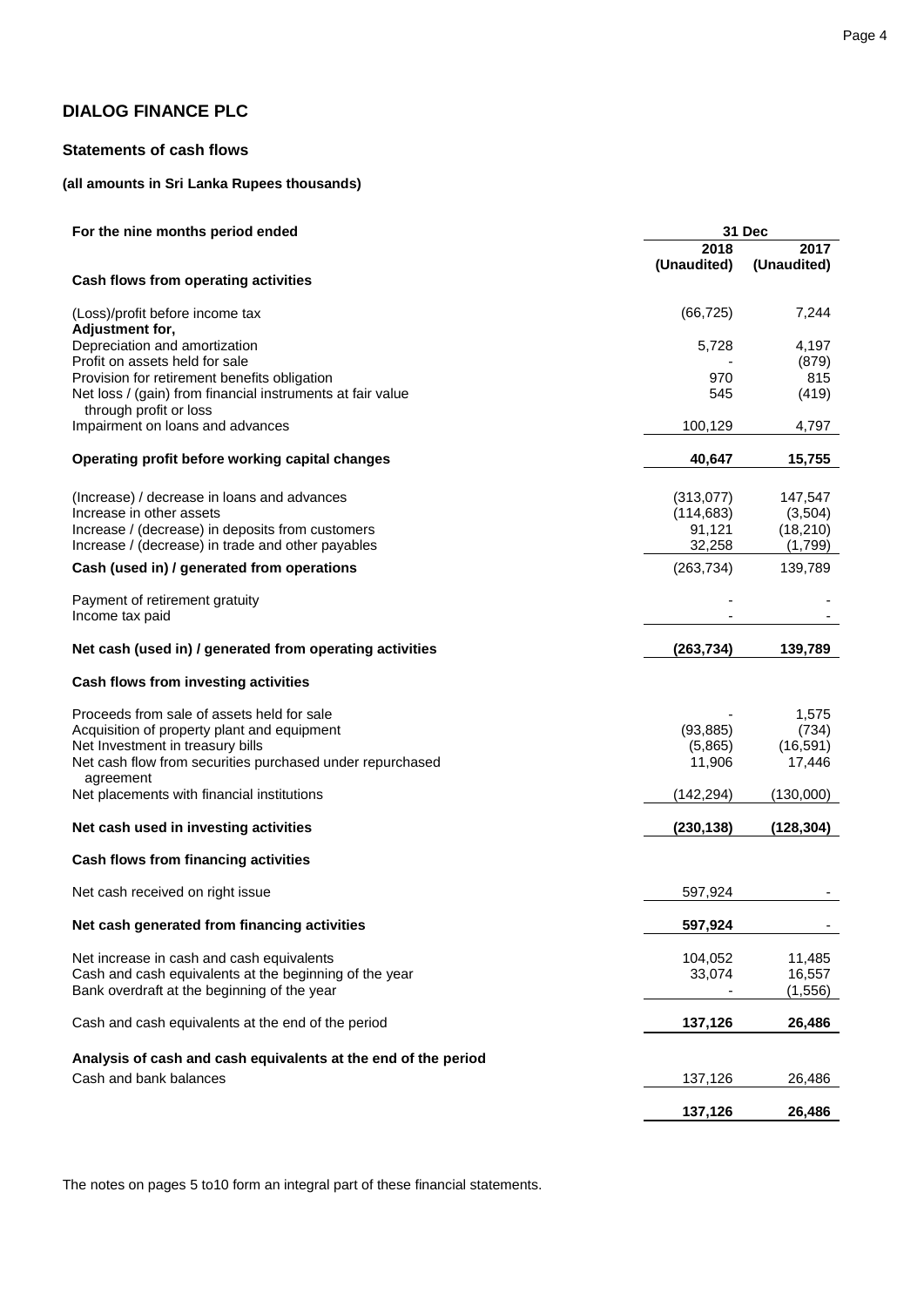# **Financial reporting by segment**

# **(all amounts in Sri Lanka Rupees thousands)**

|                                                 |          | <b>Leasing &amp; Hire</b><br>purchase |                          | Treasury/<br>Investments |         | <b>Margin Trading</b> |           | Other loan and<br>advance |           | <b>Device</b><br><b>Financing</b> |         | <b>Unallocated</b> |            | <b>Total</b> |
|-------------------------------------------------|----------|---------------------------------------|--------------------------|--------------------------|---------|-----------------------|-----------|---------------------------|-----------|-----------------------------------|---------|--------------------|------------|--------------|
| For the nine months ended 31<br><b>December</b> | 2018     | 2017                                  | 2018                     | 2017                     | 2018    | 2017                  | 2018      | 2017                      | 2018      | 2017                              | 2018    | 2017               | 2018       | 2017         |
| Net interest income                             | 13,465   | 25,384                                | 22,173                   | (6, 307)                 | 6,052   | 11,683                | 32,384    | 51,019                    | 38,979    |                                   |         |                    | 113,053    | 81,779       |
| Net Fees and commission income                  | 148      | 241                                   |                          |                          |         |                       | 257       | 867                       | 71,307    |                                   |         | 332                | 71,712     | 1,440        |
| Other income                                    | 2,537    | 2,939                                 | (295)                    | 419                      |         |                       | 2,676     | 1,106                     |           | $\sim$                            | 72      | 1,976              | 4,990      | 6,440        |
| Operating income by segment                     | 16,150   | 28,564                                | 21,878                   | (5,888)                  | 6,052   | 11,683                | 35,317    | 52,992                    | 110,286   | $\blacksquare$                    | 72      | 2,308              | 189,755    | 89,659       |
| <b>Total Operating income/(loss)</b>            | 16,150   | 28,564                                | 21,878                   | (5,888)                  | 6,052   | 11,683                | 35,317    | 52,992                    | 110,286   |                                   | 72      | 2,308              | 189,755    | 89,659       |
| Impairment (expenses)/reversal                  | (5, 563) | 2,275                                 | $\overline{\phantom{a}}$ | $\blacksquare$           | 27      | 73                    | (55, 229) | (7, 145)                  | (39, 364) | $\blacksquare$                    | $\sim$  | $\sim$             | (100, 129) | (4,797)      |
| Net operating income                            | 10,587   | 30,839                                | 21,878                   | (5,888)                  | 6,079   | 11,756                | (19, 912) | 45,847                    | 70,922    | $\overline{\phantom{a}}$          | $72\,$  | 2,308              | 89,626     | 84,862       |
| Operating expenses                              | (4, 164) | (6,708)                               | (19,005)                 | (5,574)                  | (1,576) | (3, 170)              | (8, 841)  | (13, 467)                 | (23, 382) |                                   |         |                    | (56, 968)  | (28, 919)    |
| Depreciation and amortization                   | (419)    | (973)                                 | (1, 911)                 | (809)                    | (159)   | (460)                 | (889)     | (1,955)                   | (2,350)   | $\blacksquare$                    |         | $\sim$             | (5,728)    | (4, 197)     |
| <b>Segment result</b>                           | 6,004    | 23,158                                | 962                      | (12, 271)                | 4,344   | 8,126                 | (29, 642) | 30,425                    | 45,190    |                                   | 72      | 2,308              | 26,930     | 51,746       |
| Personnel expenses                              |          |                                       |                          |                          |         |                       |           |                           |           |                                   |         |                    | (92, 055)  | (37, 425)    |
| (Loss)/profit from operations                   |          |                                       |                          |                          |         |                       |           |                           |           |                                   |         |                    | (65, 125)  | 14,321       |
| VAT on financial services                       |          |                                       |                          |                          |         |                       |           |                           |           |                                   |         |                    | (1,600)    | (7,076)      |
| Income tax expense                              |          |                                       |                          |                          |         |                       |           |                           |           |                                   |         |                    | (415)      | (5, 462)     |
| Net profit for the period                       |          |                                       |                          |                          |         |                       |           |                           |           |                                   |         |                    | (67, 140)  | 1,783        |
| <b>Other information</b>                        |          |                                       |                          |                          |         |                       |           |                           |           |                                   |         |                    |            |              |
| Segment assets                                  | 124,770  | 280,164                               | 569,532                  | 232,809                  | 47,241  | 132,408               | 264,942   | 562,469                   | 700,698   |                                   | 208,968 | 70,958             | 1,916,151  | 1,278,808    |
| <b>Total assets</b>                             | 124,770  | 280,164                               | 569,532                  | 232,809                  | 47,241  | 132,408               | 264,942   | 562,469                   | 700,698   | $\overline{\phantom{a}}$          | 208,968 | 70,958             | 1,916,151  | 1,278,808    |
|                                                 |          |                                       |                          |                          |         |                       |           |                           |           |                                   |         |                    |            |              |
| Segment liabilities                             | 71,284   | 192,483                               | 325,386                  | 159,949                  | 26,990  | 90,969                | 151,367   | 386,439                   | 400,323   |                                   |         |                    | 975,350    | 829,840      |
| <b>Total liabilities</b>                        | 71,284   | 192,483                               | 325,386                  | 159,949                  | 26,990  | 90,969                | 151,367   | 386,439                   | 400,323   |                                   |         |                    | 975,350    | 829,840      |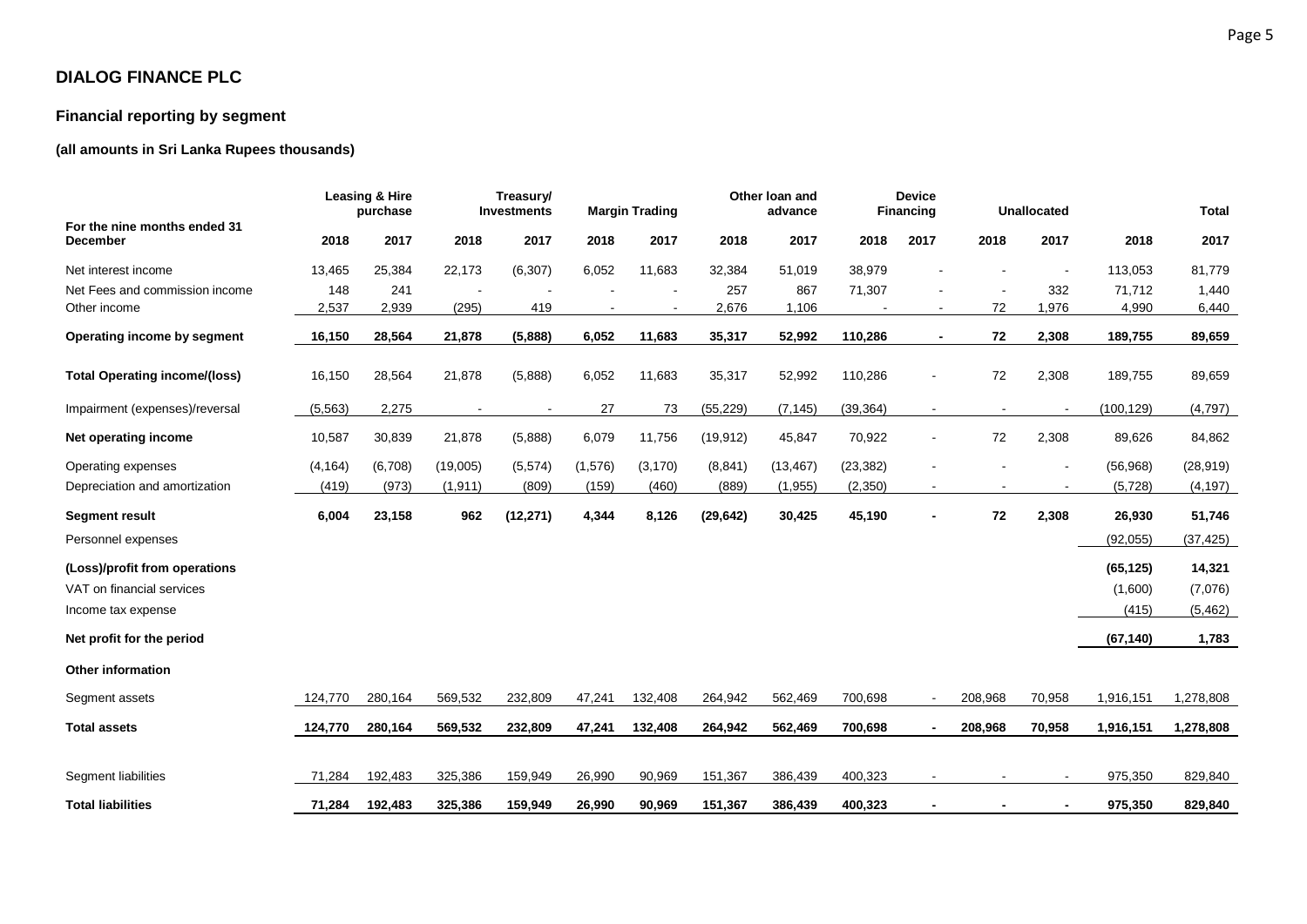#### **Notes to the condensed interim financial statements**

#### **(all amounts in the notes are in Sri Lanka Rupees thousands unless otherwise stated)**

### **1 Basis of preparation**

The condensed interim financial statements for the period ended 31 December 2018 of the Company have been prepared in accordance with Sri Lanka Accounting Standard LKAS 34, 'Interim Financial Reporting'. The condensed interim financial statements should be read in conjunction with the audited financial statements for the year ended 31 March 2018. There were no changes to the Accounting Policies since the publication of the Audited Financial Statements for the year ended 31st March 2018.

#### **2 "SLFRS 9 - Financial Instruments**

The Sri Lanka Accounting Standard, SLFRS 9 - Financial Instruments, which replaces the existing guidance on LKAS 39 on "Financial Instruments: Recognition and Measurement" has become effective for annual reporting periods beginning on or after 01 January 2018.

Based on the "Statement of Alternative Treatment (SoAT) on the Figures in the Interim Financial Statements" issued by The Institute of Chartered Accountants of Sri Lanka entities are granted with the option to prepare Interim Financial Statements continuing the application of LKAS 39 with disclosures on impact to the Income Statement and Statement of Profit or Loss and Other Comprehensive Income for the period if SLFRS 9 has been applied.

Accordingly, as permitted by the above SoAT, the Company has prepared the Interim Financial Statements for the quarter ended 31 December 2018 based on LKAS 39 Financial Instrument: Measurement & Recognition.

The Company has performed provisional calculation for SLFRS 9 to identify the day 1 impact with the assistance of external consultant and has a fair view of the potential impact of SLFRS 9. The models used for impairment computations are designed and being further tested and improvements will be made by the Company having obtained the assistance from the external consultant and the management.

Based on the assessments undertaken to date, the total estimated additional impairment provision on the financial statements for the period ended 31 December 2018 on adoption of SLFRS 9 is expected to be in the range of Rs.50mn to Rs.55mn of the total impairment provision computed as per LKAS 39 Financial Instruments: Recognition and Measurement.

#### **3 Events after the reporting period**

No material events occurred after the balance sheet date that require adjustments to or disclosure in the Financial Statements other than those disclosed in Note 5 below.

#### **4 Contingent liabilities**

There were no material contingent liabilities as at the reporting date which require adjustments to/or disclosures in the Financial Statements.

#### **5 Rights issue**

The Board of the Directors of the Company resolved on 26 October 2018 followed by a further resolution on 21 December 2018 to issue up to 19,103,158 shares by way of a right issue subject to the Colombo Stock Exchange approving in principle, the issue and listing of shares and obtaining shareholder approval at a General Meeting.

The purpose of the issue is to increase the Core capital in compliance with the Finance Business Act (Minimum Core Capital) No 02 of 2017 issued by the Central Bank of the Sri Lanka.

These shares are to be issued at an issue price of Rs 40/- per ordinary voting share, and the proportion in which shares are to be issued is 32 (Thirty-Two) new ordinary share for every 121 (Hundred and Twenty-One) ordinary voting shares held.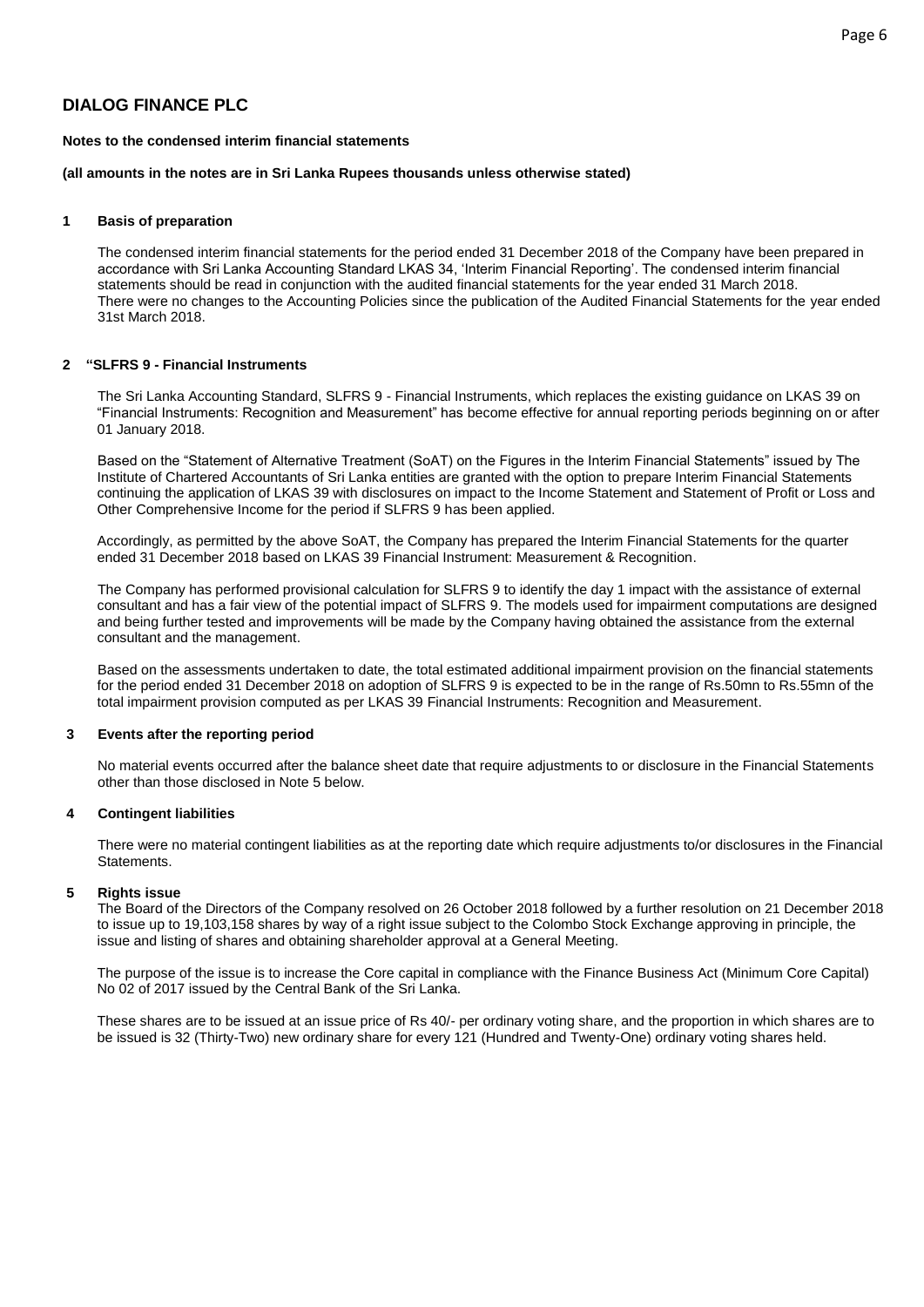#### **Notes to the condensed interim financial statements**

#### **6 Related party disclosure**

|                                    |                      |                          |                      | <b>Transactions during the</b><br>period | Balance (payable)/ | <b>The</b><br>rationale<br>for entering |                          |
|------------------------------------|----------------------|--------------------------|----------------------|------------------------------------------|--------------------|-----------------------------------------|--------------------------|
| Name of the<br>company             | <b>Relationship</b>  | Nature of<br>transaction | (Accrued)<br>Charged | (Received)<br>Paid                       | 31 Dec 18          | as at<br>31 Mar 18                      |                          |
| Dialog Axiata PLC                  | Parent               | Fixed deposits           | (1,948)              | (117, 912)                               | (414,003)          | (294, 143)                              | Funding                  |
| Dialog Axiata PLC                  | Parent               | Secondment<br>staff cost | (39,081)             | ۰.                                       | (39,081)           | ٠                                       | Service fee              |
| Dialog Axiata PLC                  | Parent               | <b>Facilitation fee</b>  | 8,514                | (8,514)                                  |                    | ٠                                       | Service fee              |
| Dialog Device<br>Trading (Pvt) Ltd | Fellow<br>Subsidiary | <b>Facilitation fee</b>  | 73,170               | (58,013)                                 | 15,157             |                                         | Service fee              |
| Dialog Axiata PLC                  | Parent               | Receipts                 | 167,907              | (109, 298)                               | 58,609             |                                         | Collection of<br>rentals |

#### **7 Fair value of financial Instruments**

#### **7.1 Valuation models**

 The determination of fair value for financial assets and financial liabilities for which there is no observable market price, requires the use of valuation techniques as described in Notes to the Financial Statements for financial instruments that trade infrequently and have little price transparency, fair value is less objective, and requires varying degrees of judgment depending on liquidity, concentration, uncertainty of market factors, pricing assumptions and other risks affecting the specific instrument.

#### **7.2 Valuation framework**

The Company has an established control framework with respect to the measurement of fair values of investments. The investment committee has overall responsibility for independently verifying the results of trading and investment operations and all significant fair value measurements carried out by the treasury division, which include:

- Verification of observable pricing;
- Re-performance of model valuations;
- Quarterly calibration and back-testing of models against observed market transactions;
- Analysis and investigation of significant daily valuation movements; and
- Review of significant unobservable inputs, valuation adjustments and significant changes to the fair value measurement of Level 3 as explained below;

When third party information, such as broker quotes or pricing services, is used to measure fair value, documents of evidence obtained from third parties to support the conclusion that such valuations meet the requirements of SLFRS/LKAS.

#### **7.3 Classification of financial assets and financial liabilities**

| As at 31 December 2018                           | <b>Held for</b><br>trading | Held to<br>maturity | Loans and<br>receivables | Available<br>for sale | Amortized<br>cost | Total     |
|--------------------------------------------------|----------------------------|---------------------|--------------------------|-----------------------|-------------------|-----------|
|                                                  |                            |                     |                          |                       |                   |           |
| Cash and cash equivalents                        |                            |                     | 137,126                  |                       |                   | 137,126   |
| Placements with banks and financial              |                            | ۰                   | 350,000                  |                       |                   | 350,000   |
| institution                                      |                            |                     |                          |                       |                   |           |
| Securities purchased under repurchase            |                            |                     | 14,703                   |                       |                   | 14,703    |
| agreements                                       |                            |                     |                          |                       |                   |           |
| Financial assets at fair value through profit or | 1.024                      |                     |                          |                       |                   | 1,024     |
| loss                                             |                            |                     |                          |                       |                   |           |
| Loans and advances                               |                            |                     | 1,063,885                |                       |                   | 1,063,885 |
| Financial investments available for sale         |                            |                     |                          | 346                   |                   | 346       |
| Financial investments held to maturity           |                            | 66,333              |                          |                       |                   | 66,333    |
| Amount due from related parties                  |                            |                     | 73.766                   |                       |                   | 73,766    |
| <b>Total financial assets</b>                    | 1.024                      | 66,333              | 1,639,480                | 346                   |                   | 1,707,183 |
|                                                  |                            |                     |                          |                       |                   |           |
| Amount due to customers and banks                |                            |                     |                          |                       | 468.602           | 468,602   |
| Amount due to related parties                    |                            |                     |                          |                       | 453,084           | 453,084   |
| <b>Total financial liabilities</b>               |                            |                     |                          | $\blacksquare$        | 921,686           | 921,686   |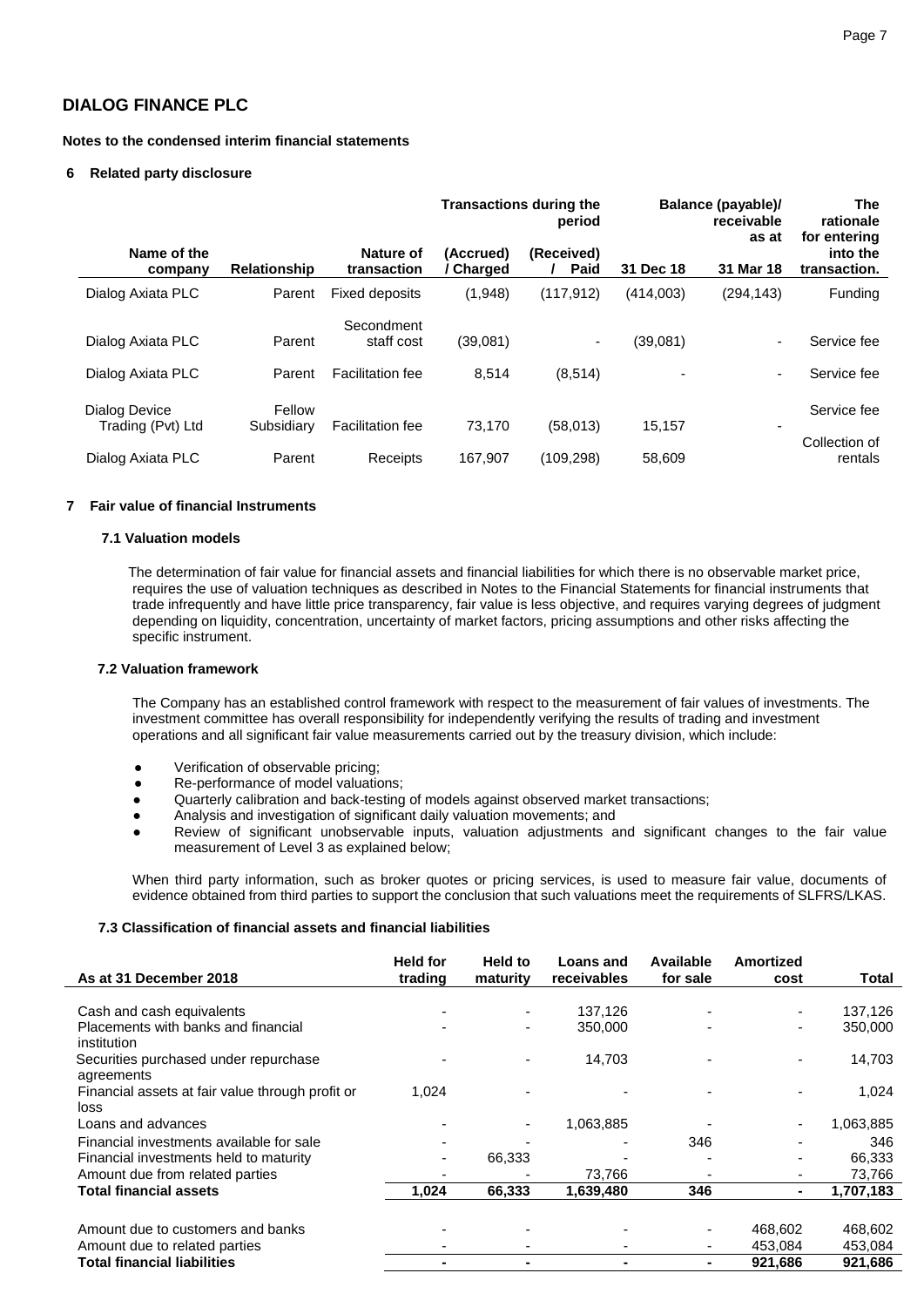#### **Notes to the condensed interim financial statements**

#### **7 Fair value of financial Instruments (Continued)**

#### **7.4 Classification of financial assets and financial liabilities**

|                                                       | Measurement criteria and the fair value |         |         |       |  |  |  |
|-------------------------------------------------------|-----------------------------------------|---------|---------|-------|--|--|--|
|                                                       | Level 1                                 | Level 2 | Level 3 | Total |  |  |  |
| As at 31 December 2018                                |                                         |         |         |       |  |  |  |
| <b>Financial assets</b>                               |                                         |         |         |       |  |  |  |
| Financial assets at fair value through profit or loss | 1,024                                   |         |         | 1.024 |  |  |  |
| Financial investments available for sale (*)          |                                         |         | 346     | 346   |  |  |  |
|                                                       | 1.024                                   |         | 346     | 1,370 |  |  |  |
| As at 31 March 2018<br>Financial assets               |                                         |         |         |       |  |  |  |
| Financial assets at fair value through profit or loss | 1,568                                   |         |         | 1,568 |  |  |  |
| Financial investments available for sale (*)          |                                         |         | 346     | 346   |  |  |  |
|                                                       | 1,568                                   |         | 346     | 1,914 |  |  |  |

(\*) Value of unquoted shares of Rs. 0.35 Mn as at end of the 31 December 2018 (Rs.0.35 Mn as at end of 31st March 2018) categorized under financial investments available for sale, whose fair value cannot be reliably measured is stated at cost in the Statement of Financial Position as permitted by the Sri Lanka Accounting Standards - LKAS 39 on "Financial Instruments: Recognition and Measurement".

#### **8 Market price per share**

|               | 31 Dec 2018<br>Rs. | 31 Mar 2018<br>Rs. |
|---------------|--------------------|--------------------|
| - Highest     | 49.70              | 39.00              |
| - Lowest      | 35.10              | 22.00              |
| - Last traded | 43.00              | 25.00              |

#### **9 Twenty largest shareholders of the Company**

| 1  | Name of Shareholders<br>Dialog Axiata PLC                  | No. of shares<br>71,421,450 | % Holding<br>98.88% |
|----|------------------------------------------------------------|-----------------------------|---------------------|
| 2  | Mr.R.C.J Goonewardene                                      | 108,716                     | 0.15%               |
| 3  | Mr.L.C.Y Welikala                                          | 22,600                      | 0.03%               |
| 4  | Mr.P.S.M Fernando                                          | 22,173                      | 0.03%               |
| 5  | Mr. R.E Rambukwella                                        | 20,647                      | 0.03%               |
| 6  | Mrs.A.A.Raaymakers                                         | 19,802                      | 0.03%               |
| 7  | Mr.K.N.R.L.W Nandasiri / T.B.Ratna Sujeewa Tennakoon Banda | 18,632                      | 0.03%               |
| 8  | Mr.K.A.D.R.N Gunawardena                                   | 15,801                      | 0.02%               |
| 9  | Mr.B.C.V Mendis                                            | 15,727                      | 0.02%               |
| 9  | Mr.B.C.N Mendis                                            | 15,727                      | 0.02%               |
| 11 | People's leasing & finance PLC/C.D.Kohombanwickramage      | 14,155                      | 0.02%               |
| 12 | Mr.S.L Paranamange                                         | 13,700                      | 0.02%               |
| 13 | Mr.W.S Perera / MRS. H.M.C.M. Perera                       | 12,911                      | 0.02%               |
| 14 | Mr.R.L.G Fernando                                          | 12,000                      | 0.02%               |
| 15 | Mr.N.S Wijesekara                                          | 11,813                      | 0.02%               |
| 16 | Mr.O.W.D Yasapala                                          | 11,000                      | 0.02%               |
| 17 | Mr.G.D.M Ranasinghe/ Mr.O.R.K Ranasinghe                   | 10,000                      | 0.01%               |
| 17 | Mr.H.V.S.M Navaratne                                       | 10,000                      | 0.01%               |
| 19 | Mr.T.D Mahaliyana                                          | 9,940                       | 0.01%               |
| 20 | Mr.T Thiruthtanigainathan                                  | 9,763                       | 0.01%               |
|    |                                                            | 71,796,557                  | 99.39%              |
|    | <b>Others</b>                                              | 437,259                     | 0.61%               |
|    | <b>Total</b>                                               | 72,233,816                  | 100.00%             |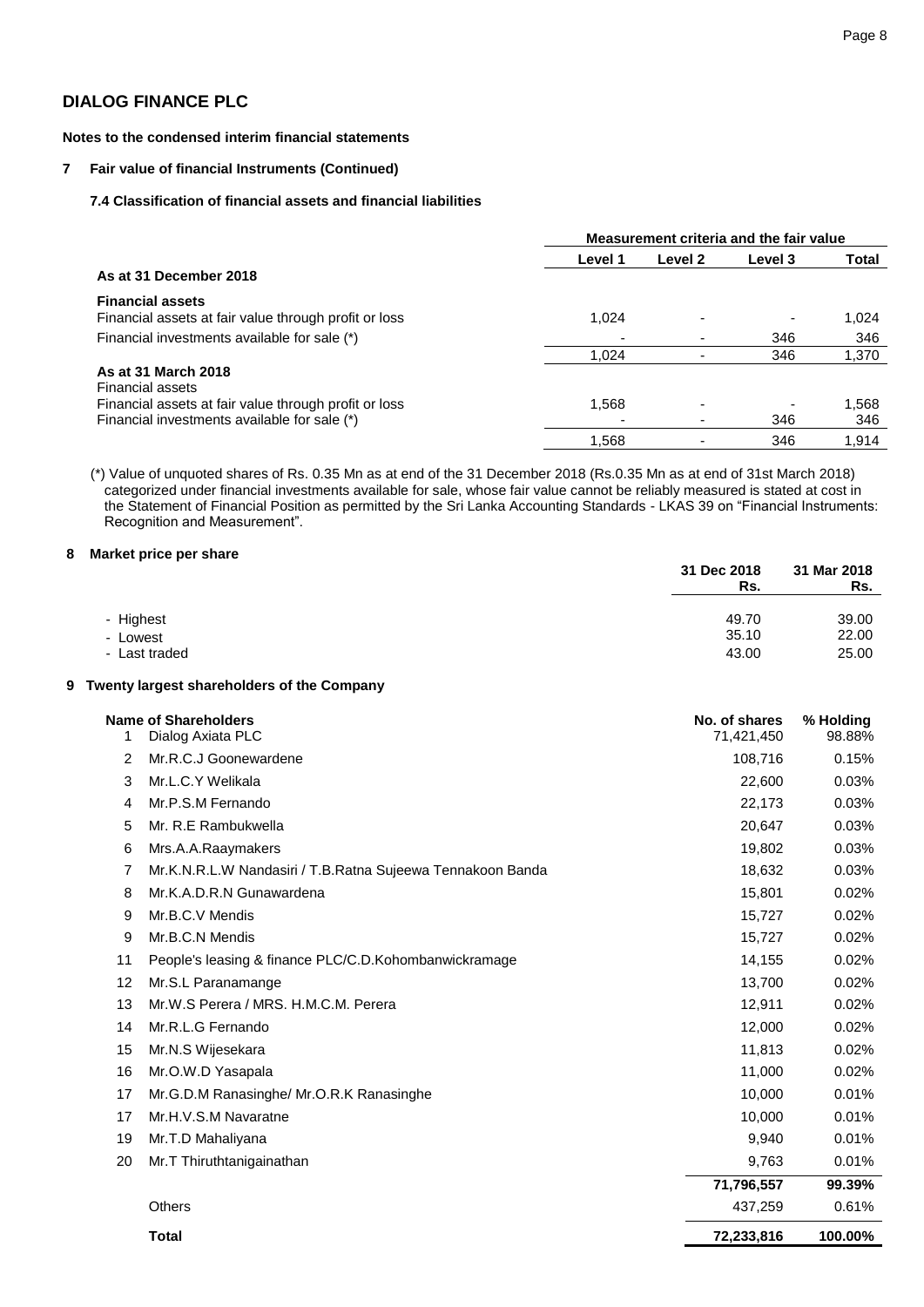#### **Notes to the condensed interim financial statements**

#### **10 Directors' shareholdings**

None of the Directors and their close family members held any shares in the Company as at 31 December 2018.

### **11 Public shareholdings**

Information pertaining to public shareholding is as follows:

|                               | 31 Dec 2018 | 31 Mar 2018 |
|-------------------------------|-------------|-------------|
| Public holding percentage     | 1.12%       | 1.13%       |
| Number of public shareholders | 781         | 544         |

**(a)** Float Adjusted Market Capitalization as at 31 December 2018 - Rs. 34,787,805.78

**(b)** The Company is not compliant with the Minimum Public Holding requirement under Option 2 of Rule 7.13.1(b) of the Listing Rules of the Colombo Stock Exchange ("CSE"). However, in terms of Listing Rule 7.13.3 (iii), the CSE has granted an exemption to the Company up to 2 August 2019 to comply with the minimum public holding requirement, subject to the Company making appropriate disclosures to the market in this regard.

#### **12 Right issue funds utilization as at 31 December 2018**

| <b>Objective</b><br><b>Number</b> | <b>Objective</b><br>as<br>per<br><b>Circular</b>           | Amount<br>allocated as<br>per Circular<br><b>LKR</b> | <b>Proposed</b><br>date of<br><b>Utilization</b><br>as per<br><b>Circular</b> | Amount<br>allocated<br>from<br>proceeds in % of Total<br>LKR (A) | <b>Proceeds</b> | <b>Amounts</b><br>utilization<br>in LKR<br>(B) | $%$ of<br>utilization<br>against<br>allocation<br>(B/A) | <b>Clarification if</b><br>not fully utilized<br>including where<br>the funds are<br>invested |
|-----------------------------------|------------------------------------------------------------|------------------------------------------------------|-------------------------------------------------------------------------------|------------------------------------------------------------------|-----------------|------------------------------------------------|---------------------------------------------------------|-----------------------------------------------------------------------------------------------|
| 1                                 | To expand<br>the lending<br>portfolio of<br>the<br>company | 597,609,551                                          | Financial<br>Year<br>2018/19                                                  | 597.719.613                                                      | 99.76%          | 247.719.613                                    | 41%                                                     | Remaining funds<br>are Placed with<br>Banks and<br>Financial<br>Institutes                    |
| $\mathbf{2}$                      | <b>Expenses</b><br>relating to<br>the $R/I$                | 1.540.000                                            | Financial<br>Year<br>2018/19                                                  | 1.429.938                                                        | 0.24%           | 1,429,93                                       | 100%                                                    |                                                                                               |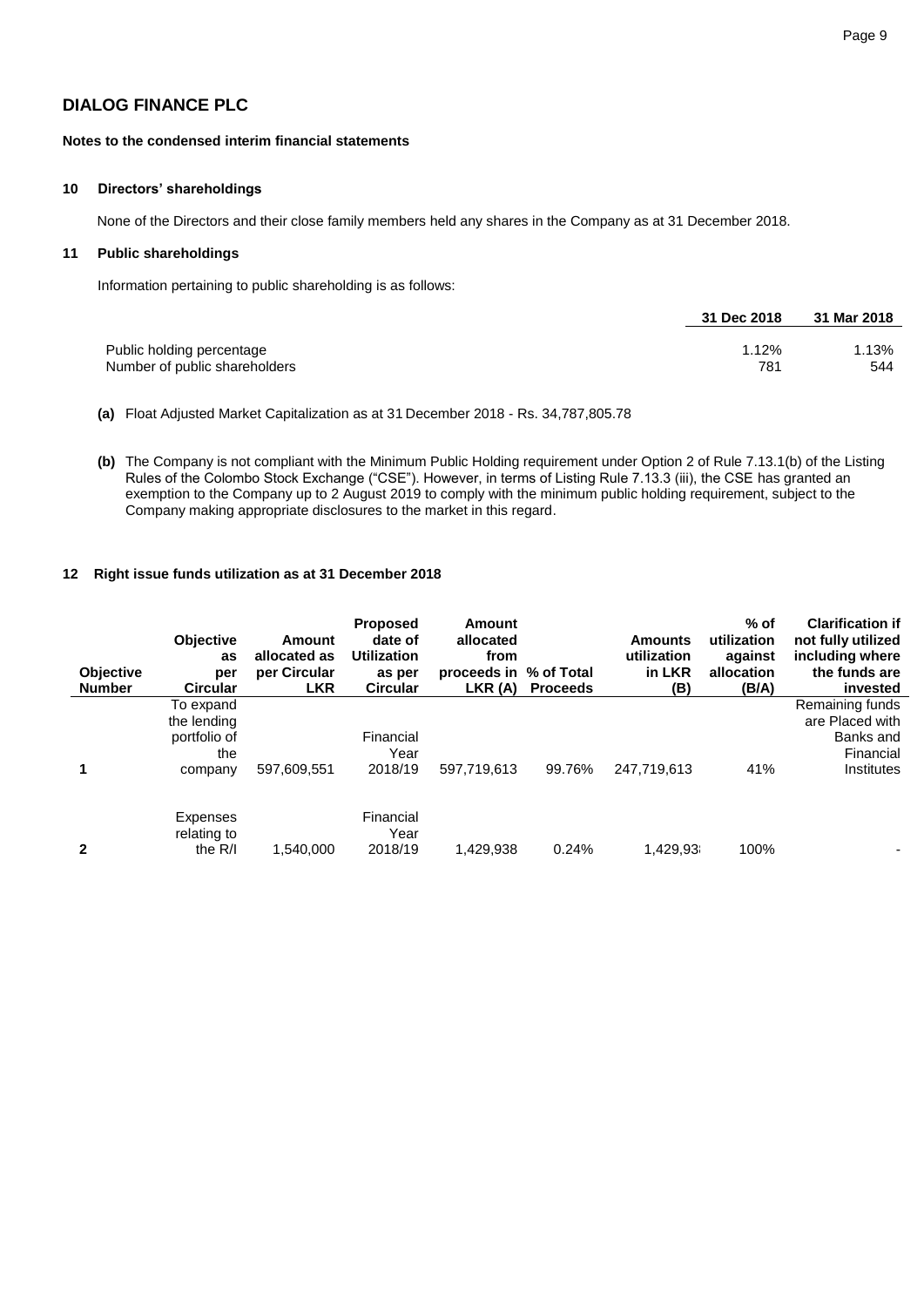# **Selected performance indicators**

| <b>Item</b>                                                     | As at<br>31.12.2018 | As at<br>31.12.2017 |
|-----------------------------------------------------------------|---------------------|---------------------|
| Regulatory capital adequacy                                     |                     |                     |
| Core capital (Tier I capital), Rs. '000                         | 960,718             | 432,999             |
| Tier I Capital (after adjustments), Rs. '000                    | 874,546             |                     |
| Total capital base, Rs. '000                                    | 875,662             | 438,091             |
| Risk weighted assets, Rs. '000                                  | 1,865,333           | 1,065,735           |
| Core capital adequacy ratio                                     |                     |                     |
| (As a % of risk weighted assets - Minimum                       | 46.88%              | 40.63%              |
| requirement - 6%)                                               |                     |                     |
| Total capital adequacy ratio                                    |                     |                     |
| (As a % of risk weighted assets - Minimum<br>requirement - 11%) | 46.94%              | 41.11%              |
| Capital funds to deposit liabilities ratio                      |                     |                     |
| (Minimum requirement, 10%)                                      | 111%                | 61.94%              |
| Assets quality (quality of loan portfolio)                      |                     |                     |
| Gross non-performing accommodations, Rs'000                     | 259,277             | 75,543              |
| Gross non-performing accommodations Ratio, %                    | 20.14%              | 7.20%               |
| Net-non-performing accommodations Ratio, %                      | 4.63%               | 1.17%               |
| Profitability                                                   |                     |                     |
| Interest margin, %                                              | 9.30%               | 8.68%               |
| Return on assets (before taxes), %                              | $-9.52%$            | 0.53%               |
| Return on equity (after taxes), %                               | $-4.59%$            | 0.75%               |
| <b>Regulatory liquidity (Rs. '000)</b>                          |                     |                     |
| Required minimum amount of liquid assets                        | 88,403              | 81,244              |
| Available amount of liquid assets                               | 223,088             | 99,923              |
| Required minimum amount of government<br>securities             | 61,582              | 51,990              |
| Available amount of government securities                       | 79,203              | 72,416              |
| <b>Memorandum information</b>                                   |                     |                     |
|                                                                 | 71                  | 39                  |
| Number of employees                                             | 2                   | $\overline{c}$      |
| Number of branches                                              |                     |                     |